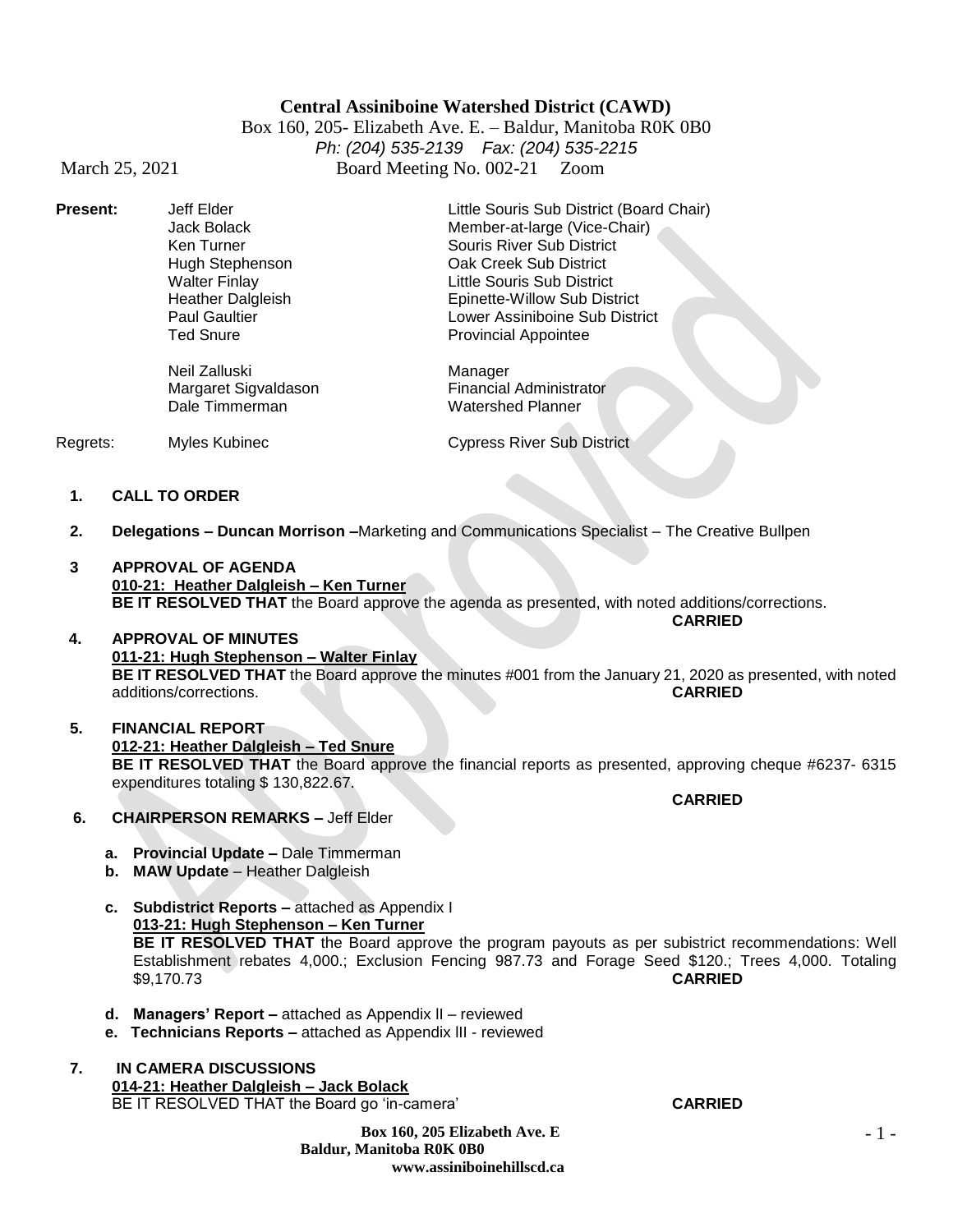#### **015-21: Heather Dalgleish – Hugh Stephenson**

BE IT RESOLVED THAT the Board go 'out of in-camera' **CARRIED**

# **Staff Contracts 2020-21**

**016-21: Ted Snure – Jack Bolack**

**BE IT RESOLVED THAT** the Board approve the Human Resources committee recommendations for Staff for 2021-<br>22 contracts<br>**CARRIED** 22 contracts.

# **8. UNFINISHED BUSINESS –**

### **E-resolutions**

#### **017-21: Hugh Stephenson – Walter Finlay**

**BE IT RESOLVED THAT** the board approve the following e-resolutions – documentation attached as Appendix IV #001-21 – Approval of Draft Budget 2021-22 #002-21 – Purchase of Promo items in the amount of \$4,754.40 plus taxes

#### **b. MAW – Discussion - reviewed**

#### **8. NEW BUSINESS**

#### **a. Shop Rental Agreement**

#### **018-21: Jack Bolack – Heather Dalgleish**

**BE IT RESOLVED THAT** the board approve the renewal of the shop rental agreement with Rick Johnson for an additional 12 months at \$300 per month. **CARRIED**

#### **b. Summer Staff:**

#### **019-21**: **Ted Snure – Ken Turner**

BE **IT RESOLVED THAT** Board approve the wage rate for a 4 month summer staff position of 12.50 – 14.50 dependant upon funding and experience of applicant.

#### **\*\*Jeff excused himself from meeting\*\***

# **c. Assiniboine Water Quality Fund**

### **020-21**: **Hugh Stephenson – Ken Turner**

BE **IT RESOLVED THAT** the Board approve the following breakdown of the AWQF for 21-22: Water Retention – 2 Dams - \$45,000; Rain Garden \$6,000. Total - \$51,000.00

#### **\*\*Jeff returned to meeting**

#### **CORRESPONDENCE** –

- 1. Proposal to Subdivide SW-36-8-17 Oakland-Wawanesa
- 2. Proposal to Subdivide E ½ 22-08-17 Oakland-Wawanesa
- 3. MHHC Intent to File Caveat William & Paulette Smith -Oak Lake, MB
- 4. Rhonda Dyck (ARD) Congratulations on Expansion
- 5. Proposal to Subdivide NW 06-07-18 Oakland-Wawanesa
- 6. Proposal to Subdivide NW 06-07-18 Oakland-Wawanesa
- 7.Proposal to Subdivide NW 17-10-17 Cornwallis
- 8. MHHC Intent to File Caveat Kristin & Brian Breemersch
- 9. MHHC- Intent to File Caveat Chad Cnudde & Caleigh McCreery

*\* Other District Minutes, MAW minutes, Provincial Appointee updates, and time sensitive documents are emailed to board members when received – all electronic correspondence is kept file at CAWD office\*\**

**BE IT RESOLVED THAT** the board approve the above communications be received and filed

#### *Heather Dalgliesh/Jack Bolack*

# **11. NEXT MEETING- at call of chair**

#### *12.* **ADJOURNMENT -** Meeting was adjourned by **Jack Bolack***/Hugh Stephenson*

# **Jeff Elder, Chairperson Margaret Sigvaldason, Administrator**

**CARRIED**

**CARRIED**

**CARRIED**